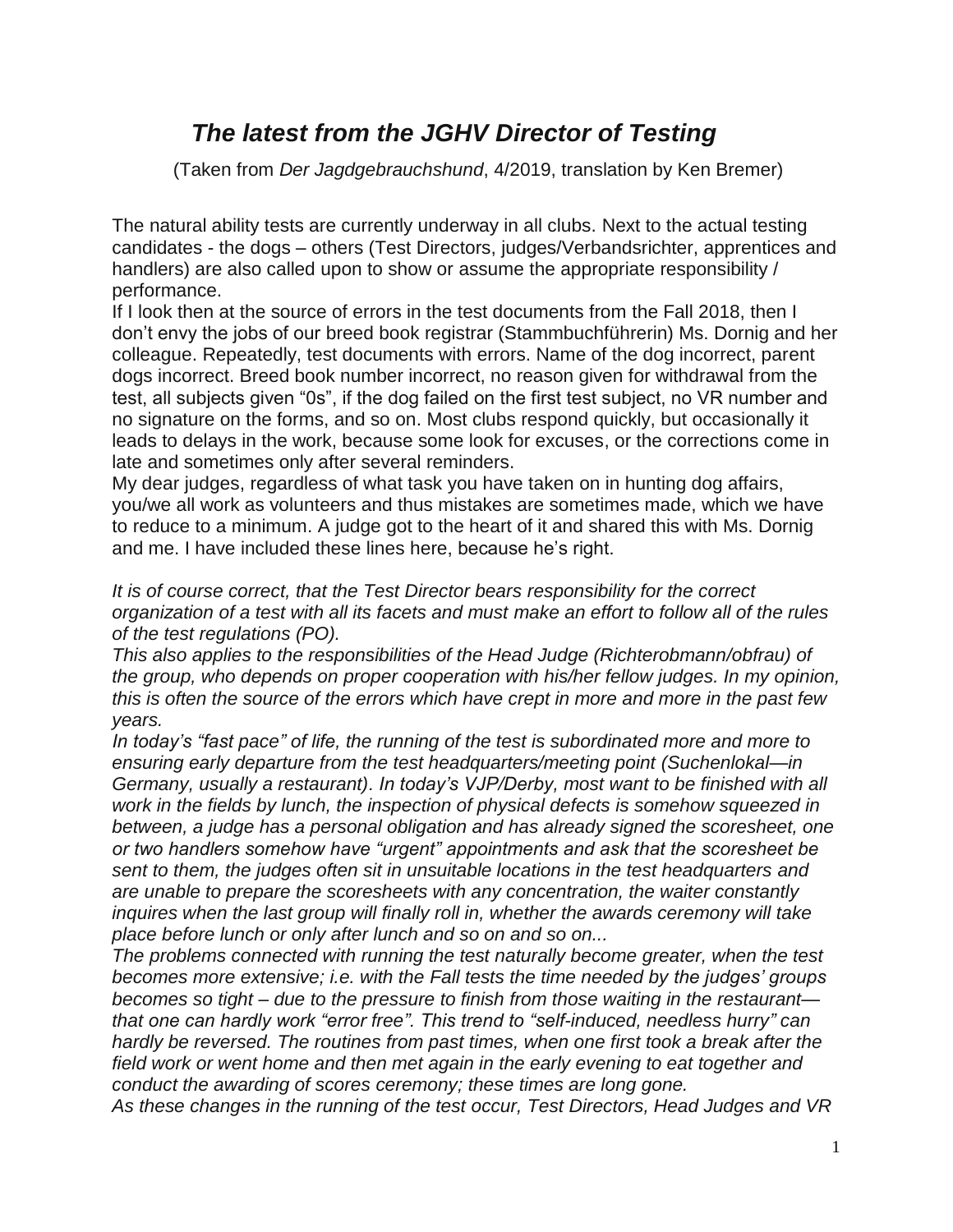*are called upon to create the necessary breathing space. More and more I make sure that the test meeting place guarantees this breathing space for the practical written workup of the test by the judges. This is not always possible when testing locations change. We, at least in our club, want to take pains to insure in the future that we will not give in to the pressure exerted on us from the "handler circles". A test day is a test day; on this day other things do not have priority. All handlers with their families should take this to heart.*

*I write this to you in such detail today, because I suspect that we are not the only ones who have experiences like these. Perhaps Mr. Westermann can remind the clubs sometime that their handlers should not plan on doing other things on these days, if they –needless to say—demand top scores for their dogs.*

Oh, how right he is. The question is only: Can we really no longer make changes? Yes, we can, we Verbandsrichter have to move forward setting a good example and show that we take time for the dog, and also demand this time/respect/decency from the handlers.

Setting a good example also includes that we Verbandsrichter also have time to stay until the awarding of scores or a half an hour after the reading of scores, as the protest period ends only then. All judges are to be available until then! This applies naturally to apprentices as well. So on this day, let's think about the testing of the dogs, because hunting requires good dogs, and we have an obligation to provide these.

And now a further story/question, which was emailed to me, and which I would like to publish without mentioning any names, for I was really surprised and it made me seriously think about the fact that there is such uncertainty among some Verbandsrichter.

*Dear Mr. Westermann,*

*Yesterday we had an intensive discussion about the VGPO on the topic of Fox Retrieve on Drag and the consequences for passing the test.*

*Presumed facts:*

- *Fox Retrieve over Obstacle. The fox is retrieved in accordance with the regulations. Predicate 4.*
- *Fox Retrieve on Drag: The dog comes to the fox, picks it up but leaves it somewhere on its way back to the handler, i.e. it doesn't retrieve the fox.*

*So, Fox Drag, Predicate 0, Fox Retrieve on Drag also Predicate 0. Until now, everyone is in agreement.*

*My conclusion:*

*According to §11, i VGPO the dog must be tested further, because he achieved at least the predicate "sufficient" in the subject Fox Retrieve over Obstacle.*

*The opposing opinion says that this viewpoint is incorrect, because a dog which has*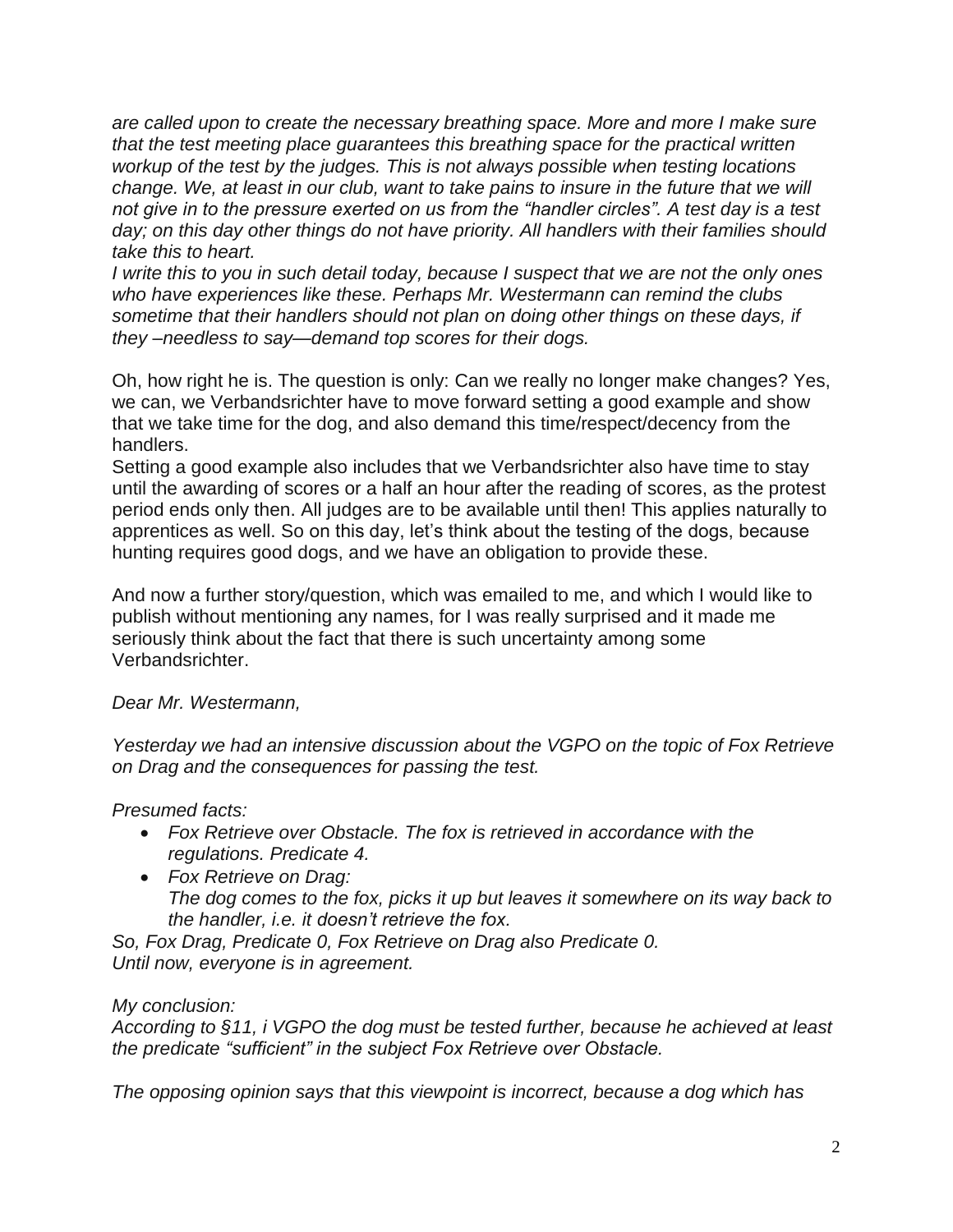*picked up a piece of game, must retrieve this game. As soon as a dog receives the predicate 0 in a VGP retrieving subject--also in Fox Retrieve on the Drag--it can no longer pass the test. In that case, §11 i would no longer apply. There cannot be a VGP score sheet with "VGP passed" and Fox Retrieve on Drag = 0 and this would be rejected by the Stammbuchamt (Office of Breed Registry, i.e. Peggy Dornig).*

*If the dog comes to the fox, gets scent of it, but doesn't pick it up at all, returns to its handler without the fox and is re-sent twice to retrieve, the subject Fox Retrieve on Drag could not be evaluated, and is thus to be evaluated as "not tested". In this case, according to §11 i, the dog must be tested further. My objection that perceiving, but not picking up, would already lead to the predicate "insufficient" in the subject Fox Retrieve on Drag, similar to the small game (Nutzwild) retrieves, was dismissed as incorrect. This was justified with §13,1b and especialy §13,3, as the evaluation of retrieving only begins with picking up the game. Which opinion is correct?*

Answer: To this, I will only repeat the contents of the PO (test regulations) with a short explanation.

§11 (1) of the VGPO: "A dog must receive at least the predicate "sufficient" in **either the fox drag or the fox retrieve over obstacle**. Otherwise it cannot pass the test." Therefore, the dog passed the subject "Fox Retrieve over Obstacle" with the predicate "very good" 4 points and therewith does not have to successfully complete the subject Fox Retrieve on Drag, in order to pass the test. In general, we have to keep in mind with the fox subject that—in contrast to the drags with furred small game and feathered game—the dog, even if he was at the fox, may be sent again and must retrieve on the third send at the latest. If it doesn't do that, then §12 (8) b) applies:

If the dog fails on the drag, regardless of whether it arrived at the game (fox) or not, it shall receive the predicate "insufficient" 0 points on the score sheet under Fox Drag. Reason: It is all the same, if he only scents the fox after being sent three times and doesn't pick it up, or whether he picks up the game, sets it down and doesn't retrieve. Both cases are "insufficient" 0 points.

A further reason that the dog with one success in the subject (Fox over Obstacle or Fox Drag) can pass the test, as long as the rest of the subjects were successful, can be found on page 56 of the PO (test regulations) "Overview of the Classification into Prize Categories VGP" subject group Forest, III Prize: at least "sufficient" in all subjects with the exception of the Fox Drag and Fox Retrieve on Drag or Fox Retrieve over Obstacle.

## **And two more questions:**

Hallo Mr. Westermann, two questions on the Btr.

At a Btr, I asked that a photographer attending the test keep a distance of at least 40m to the judge / handler team, a request which was met with incomprehension.

("We have always done it like this, that the photographer was allowed to stand there and take photos.")

What distance would you consider appropriate, so that the working dog would not be disturbed?